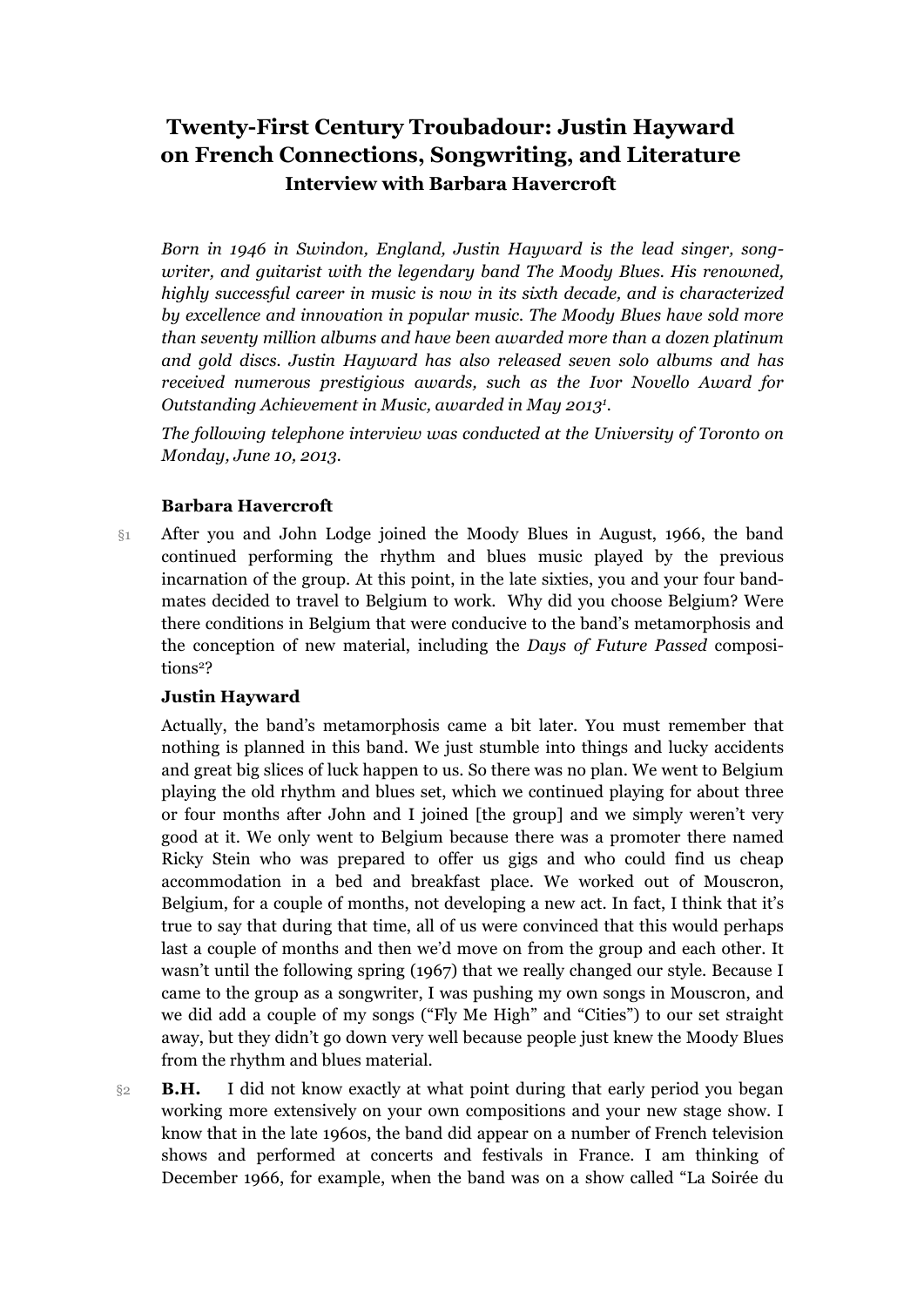Réveillon"; in 1967, you performed "Fly Me High" on "Têtes de bois et tendres années"; in addition there were performances on "Ce soir, on danse" (1968) and "Bouton rouge" (1967 and 1968, hosted by Michel Drucker) at the Maison de la Radio in Paris. The Moody Blues also played at the Gala du MIDEM festival in Cannes in March, 1968. How did the performances on these shows and at these festivals play a role in increasing the band's renown and popularity in France?

**J.H.** We're very grateful to those television programs, particularly to "Bouton" rouge", and also to *Salut les copains*, which was a magazine that took a great interest in contemporary music3. At that time, I was doing my songs in our set and so was Mike [Pinder], but they weren't fitting in well with the rhythm and blues material. During those early times, from the time we were in Mouscron through until about 1969, it's true to say that France, Belgium, and Holland saved our lives, because if we hadn't had those places to work, I doubt whether we'd have survived. We couldn't have earned enough money to even make the payments on the guitars and amplifiers. Those were the places that we knew we could go and at least earn a living.

§3 **B.H.** In a recent article entitled "The Moody Blues: The Making of 'Nights in White Satin'", [retired Moody Blues member] Ray Thomas is quoted as saying, "France really put bacon on the table for us"4. He then goes on to mention that the Moody Blues performed with the iconic, American-born, French singer, dancer and actress Josephine Baker. Do you have recollections of that event?

**J.H.** Yes, I certainly do. It was a privilege to meet her. We didn't have Google in those days, so I couldn't "google" her to find out exactly who she was. [*laughter*] All I knew was that we were playing with someone who, upon entering the building, would provoke a huge flurry of activity and excitement. I have to say that in spite of her [rather flamboyant] stage act, she was the most unassuming, gentle, and tolerant kind of woman. It was a pleasure to meet her and see her work.

**B.H.** Did she wear her feather costume?

**J.H.** I don't think she did; no. I think she was dignified – not that she wasn't dignified with the feather costume on [*laughter*] – and calm; she was the great star. It was curious for us, because she wasn't as well known outside of France. There are a few people like that, who have achieved that kind of great stardom, but who are hardly known in their home country. She was simply revered in France. She actually shared a little room with us [the Moody Blues] and was charming and tolerant of us, a very gentle and quiet woman.

**B.H.** Was this a concert at which the band and Josephine Baker were both performing?

**J.H.** Yes, it was a concert. But you know, these memories are a bit dim and distant for me [*laughter*]. If you asked each person in the group to describe a particular place or time, you'd get six different answers. At least, if the producer [Tony Clarke] were still alive, you'd have six versions. As far as I remember, it was at a stage in a kind of hotel venue. Whether it was televised, I don't know. There was some theme to the evening, and in addition to us and Josephine, I think even Stéphane Grapelli was on the bill.

**B.H.** The French seem to have an enduring passion for your most famous song, "Nights in White Satin". In 1982, for example, Marie Laforêt released a French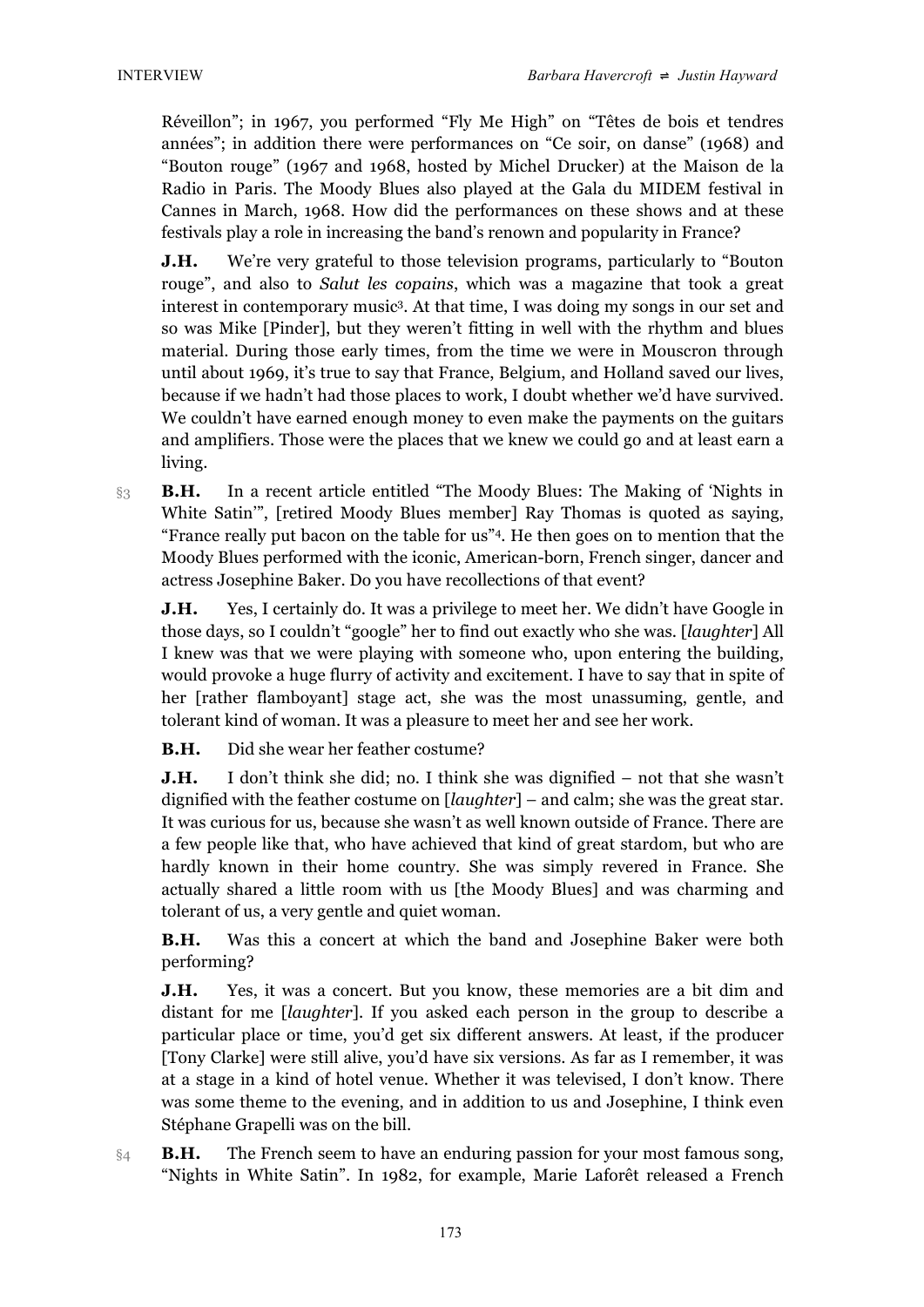version ("Blanche nuit de satin") as a single, and in 1991, Alain Bashung included the song (in English) on his *Osez Joséphine* album. But prior to this, in 1969, Monaco-born Léo Ferré released a song entitled "C'est extra" that immortalized the Moody Blues and you in particular5. Are you familiar with this song?

**J.H.** Oh, "C'est extra"; yes, of course. We knew Léo Ferré very well. We actually met him in 1966 because from Mouscron, we'd travel regularly to Paris. Fortunately, we had all found very lovely French girlfriends who would let us sleep in their apartments, so we never needed to book a hotel! [*laughter*] Through them, and through going to clubs, late at night – as you know, club life in Paris doesn't start until around midnight –, we met Léo Ferré and he took us around Paris society, us and our girlfriends, and it was the most glorious thing, because he could walk in anywhere, if you had a piano. People would worship him. He was one of those wonderful contradictions in terms: an anarchist who never needed to buy a meal, and who had a chauffeur! [*laughter*] He could walk into any society gathering and he often took us with him. He was a great, great friend. I would love to meet his son [Mathieu]. I've seen his son play, and do his father's songs, including "C'est extra", but I've never had the courage to go up to him.

**B.H.** This song, "C'est extra", seems to have increased the Moodies' audience and visibility in France.

§5 **J.H.** That's right; absolutely. It's a beautiful song. There's another point I would like to make about "Nights". There was a girl called Patricia, when "Nights" was about to be released, who actually released the record before we did. We had made the record, but ours didn't come out until about November 11, 1967, quite a long time – two or three months – after it was recorded. Some people in the record company had heard a copy of it and had sent a tape over to Barclay, I believe, in France6. Patricia's producer heard the song and told her: "You've got to record this song". So she recorded and released it before we did. It was like that in those days: people used to get Beatles' songs out before the Beatles' records came out.

**B.H.** But once the Moody Blues released it, did "Nights in White Satin" not go on to become a number one hit in France?

**J.H.** Yes, our version did. Patricia's recording came out first, and did very well, but ours was released within two weeks of hers and then overtook it. But she still introduced the song to a lot of people; she was a beautiful young girl and so she brought another audience to the song as well, which was very nice. I've got her recording of "Nights" at home. She released a French version of the song; I can't remember what it was called7.

§6 **B.H.** There is another, more recent French connection that I'd like to discuss with you. On the Moodies' 1988 album, *Sur la mer*, you used Russian-born, French painter Nicolas de Staël's 1955 work *Le Fort Carré d'Antibes* on the cover. Why the choice of the French album title and this particular painting for the album?

**J.H.** "Sur la mer" was just a phrase that we thought fitted the album. I don't exactly know why we were using that phrase. We were trying to pull the various songs on the album together and *Sur la mer* just seemed like the right kind of title. And it was only at the last second that I saw that painting and I thought that it would work with the title, of course. I did not even know exactly where it [the fort] was, even though I was very, very familiar with the Antibes area, but I'd never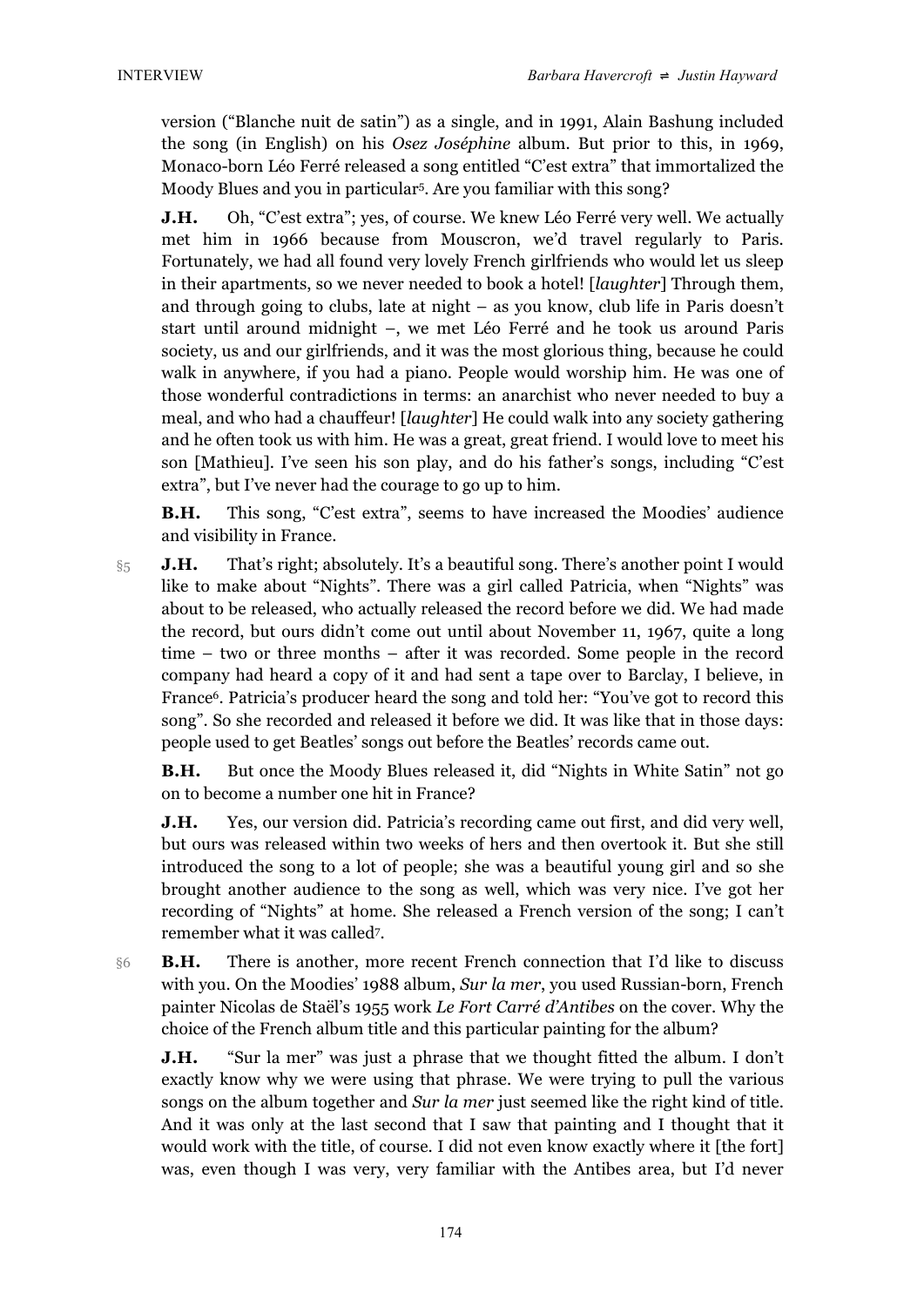actually looked at it from the angle from which Nicolas [de Staël] painted it. It's an old fort, isn't it?

**B.H.** Yes, it is; it's in Antibes right on the shore of the Mediterranean.

**J.H.** That's right; yes. Then I asked for permission to use the painting, and it took some time for the family to give their permission. I'm so glad they did; it's one of my favourite sleeves.

**B.H.** It's a beautiful album cover. I believe that this painting is in the Picasso museum in Antibes, in a room devoted exclusively to de Staël's works.

**J.H.** That's right. I've been there recently; yes. I honestly can't remember where I saw it originally; it must have been in a magazine, around the time when we released the album.

§7 **B.H.** Yet another French connection is that which exists between you and the medieval French troubadours, those composers, lyric poets, and singers of chivalry, courtly love, and desire. The association between your art and that of the troubadours seems fostered not only by your autobiographical song "Troubadour"8, and the former electronic message board of this same name, but especially by your penchant for and mastery of love songs, called *cansos* in the troubadour tradition9. Could you expand upon your affinity with these medieval artists? Do you see yourself as a twenty-first century troubadour, continuing that tradition today?

**J.H.** What a lovely thought! What a lovely a sentence you've just said, Barbara. I couldn't have said it any better. I'm just a guitar player who writes some songs. I am very privileged to be able to enter that magical, enchanted world that is songwriting. That's a wonderful thing. It's like having a room in the house, and only you know where the door to that room is located, so you can simply enter it. I often think that my life would be rather sad without that dimension and that actually quite bothers me, the idea that that dimension would not be there. I think that I did feel this association with the troubadours ever since the beginning. The guitar itself, and the fact that you could stand and sing and play, and that it was your friend; you could be just anywhere, in any room; there is one with me here and now. The troubadours made a huge impression on me as a child. I do remember seeing those pictures of medieval troubadours with lutes and other instruments and thinking, isn't that a great way to make a living? You don't have to work! [*laughter*] You simply write and sing a song, if you've got the desire to do it. Music is about having the *desire*. I don't believe that it is about having talent. But there is a certain physical attribute you must have: your vocal chords must be made a certain way. But it took me a long time to learn how to play the guitar and how to do it properly. And that desire is what those troubadours had. They could travel anywhere and could earn a living by singing; people would throw a few coins at them and that would be wonderful. That has not changed; I very much identify with that.

§8 **B.H.** Like many troubadour songs and poems, yours are highly poetic, richly textured, and characterized by the use of beautiful imagery and numerous rhetorical figures. One notes, for example, the combination of opposites (the oxymoron in "You are **lost** in the arms that have **found** you" in "I Dreamed Last Night"), personification ("And as the darkness/Throws its cloak upon the ground" in "Deep"), extensive use of comparison ("And the strength of the emotion/Is like

175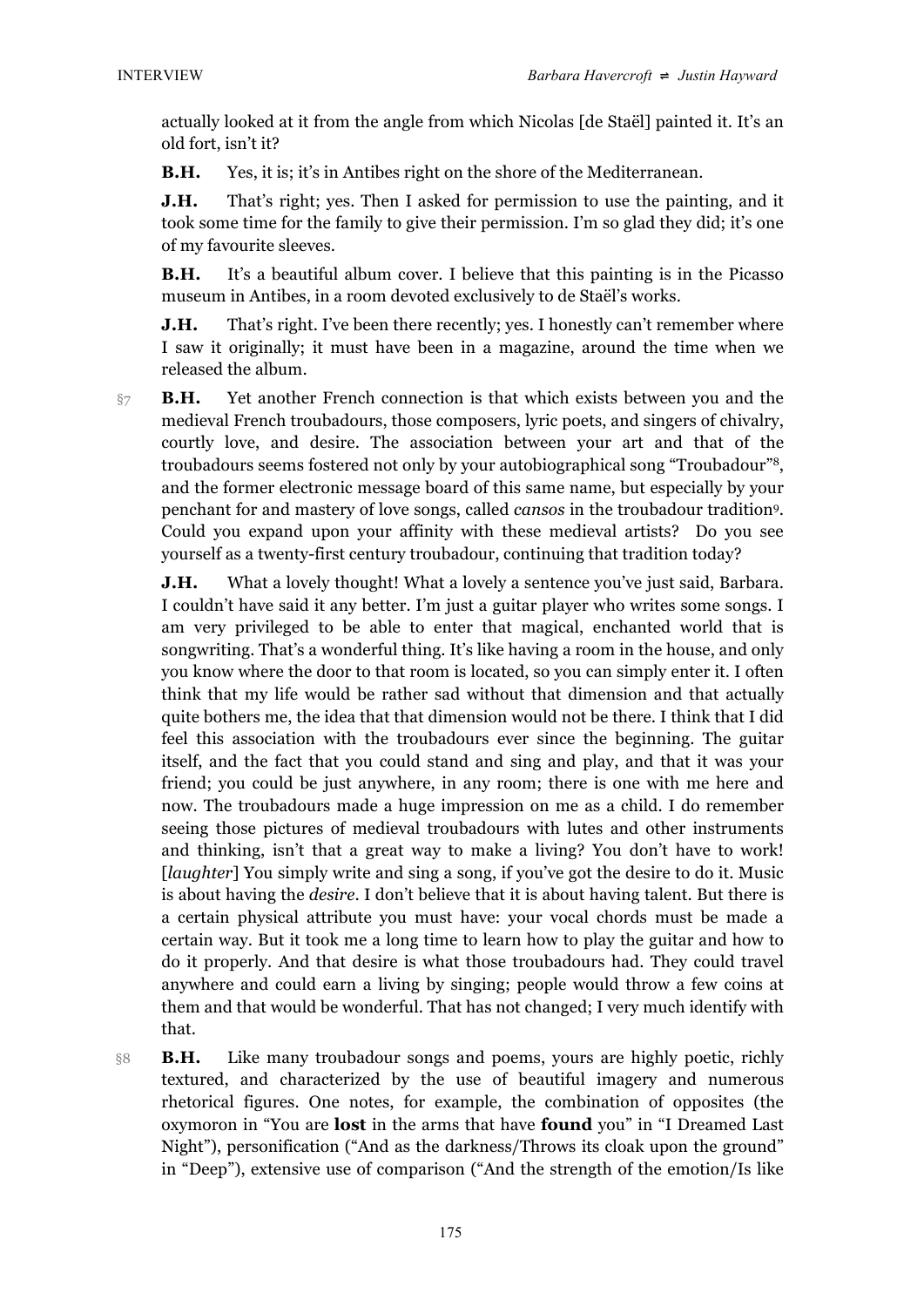thunder in the air" in "I Know You're Out There Somewhere"), and the poetic use of sound (such as the alliteration in the "d" and "s" clusters in "Just like **d**riftwoo**d** of a **d**ream/Left on the **s**ea**s**hore of **s**leep" in "Driftwood"), to name but a few10. Could you comment on your use of these poetic devices and the role they play in your songwriting process?

**J.H.** I think that I was lucky to have a childhood that was full of words and language, although I've struggled with the French language [*laughter*] for the last few years; I've got the most awful accent. You know, you realize that foreign languages, for an English-speaking person, are just *not* another way of speaking English. The French language is a window on that culture. And that has taken me a while to understand. I was very fortunate to have been brought up in a household with enlightened parents who were both teachers; my father was an English teacher and his language was gorgeous and precise. I learned so much there. My older, late brother and I shared a room at the back of the house, from which we could see the weather coming [towards us], see the sunsets, and we could see all things unfold in front of this window. It was very influential for us, this view. What was happening outside this window seemed to rule our lives. We could look into that western sky – that's where the title of my most recent solo album came from – and see the heroes that we had<sup>11</sup>. But I was also very lucky to have been brought up in a family with a very strong faith so my music, right from the beginning, was influenced by the *English Hymnal*, which has some amazingly beautiful language, and the language of the *Book of Common Prayer*, which is also quite stunning and breathtaking. It's almost forgotten now, and almost misused, but it is actually beautiful and not hard for a child to understand. Those influences, all put together, have provided me with a kind of imagery that goes into my songwriting and writing of any kind.

Of course, there are other sources of inspiration for poetic images. I do find myself falling in love with lots of different people, not in any promiscuous way, of course [*laughter*], and over the past few years, am selfishly choosing my people much more carefully, and am not being around people with whom I don't want to be. If I meet and see someone that I really fall for, then I'm going to be with this person. I decided a few years ago that this was what I was going to do. And I think that is what my lyrics were leading to. In addition, when I was a kid, I had a broken heart, and those kinds of experiences during childhood and adolescence are very powerful; they stay with you and inspire you forever.

§9 **B.H.** You pursue your use of sensual, poetic lyrics on your new album, *Spirits of the Western Sky*. I'm thinking particularly of the song entitled "The Eastern Sun", an impassioned entreaty to an unnamed lover-addressee. Here, pastoral images ("the skylark and the stream"; "the meadow rich and green"; "the whisper in the trees") are juxtaposed with appeals to the senses: smell (the "heady fragrance"), sight ("the gardens and the groves"), and even taste ("the cardamom and cloves") are evoked<sup>12</sup>. These images find their perfect musical accompaniment in your delicate, subtle acoustic guitar work, the lush swelling of Anne Dudley's violins and cello, and your distinctive voice: a sort of musical painting is created. What are your thoughts on the choice of images you are using in this song?

**J.H.** As I was saying, there are people whom I would follow if I had the chance. Of course, you can't follow them into death. At times, I've been cruelly cheated in that way over the years. I don't know how to put it more precisely without revealing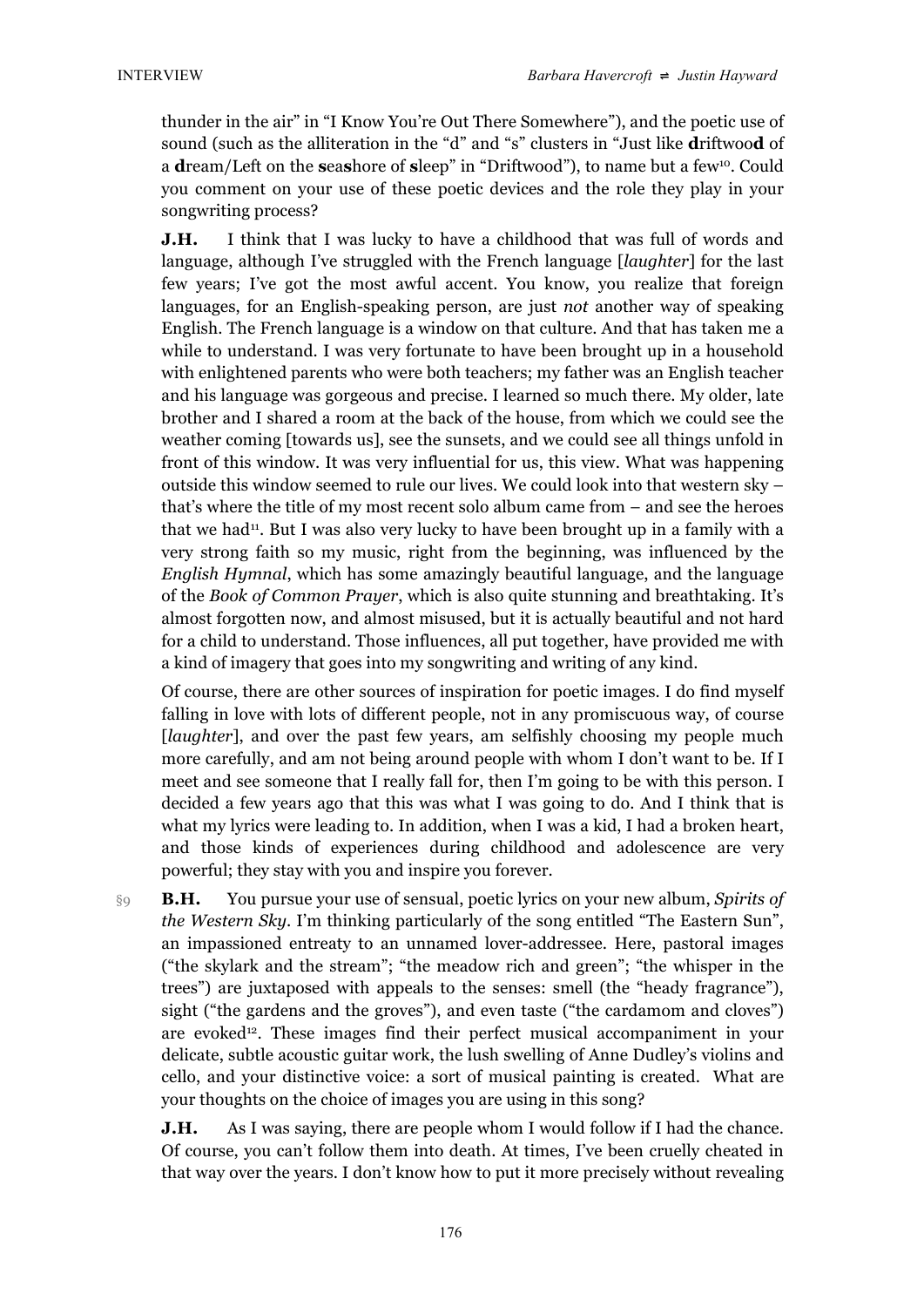personal details. "The Eastern Sun" is about wanting to be with someone: "Let me be there, at your side". Some people have a magical aura about them and you can feel it. If you do say "I love you" to certain people, they'll say, "I love you, too"; yes. And sometimes that's just a short moment and then it's gone and you can't say it again. It has been said once, and that's that. I do think of those issues in those terms. The song also harks back to my own childhood of growing up in an area of southwestern England – I was born in quite difficult conditions in an industrial place. My parents moved out of Swindon into the surrounding countryside when my brother and I were about five and four years old, respectively, about ten years before my sister was born. So we grew up in the countryside in the most beautiful, rolling hills. Those are the things which I remember clearly, as well as the deep history of the west of England where we were brought up. It's a very powerful place of legend and myth. I started to see things in those terms and to associate them with people. "The Eastern Sun" is about a couple of different people whom I would [like to] follow, or whom I would have followed, to the ends of the earth.

§10 **B.H.** There are other songs that you've written, while remaining poetic, have a stronger narrative thrust in that they recount actual stories. I'm thinking of "Billy" (from the album *The View from the Hill*) and of course of the diptych composed of "Your Wildest Dreams" and "I Know You're Out There Somewhere". "Your Wildest Dreams" even begins with a clear storytelling marker: "Once upon a time...". Since this issue of *The Critical Review of Contemporary French Fixxion* deals with the subject of "Song/Story", I'd like you to elaborate on how you use songs to tell stories. Is writing a song that recounts a story different from composing one that is more of a poetic meditation or musing on a particular subject?

**J.H.** I think that they overlap, but it's curious that I sometimes don't know what a song was about until later, with hindsight. I look back, twenty years later, and I'll see what it actually was about. That happened to me particularly [with songs written] in the period between 1970 and 1973, which was a dark time in the [Moody Blues] band, an unhappy, unstable time in the group. I knew that we were going to split up; I could see it coming<sup>13</sup>, because there were five very strong males together; somebody had to fall. With that alpha-male stuff, someone has to go down. It was every man for himself. So looking back on it now, I can rationalize the songs that I wrote then and see them in those terms.

As for the difference between writing a song that tells a story and one that is a poetic meditation on a specific subject, "Wildest Dreams" and "I Know You're Out There Somewhere" were absolutely true [autobiographical] songs<sup>14</sup>. I had gotten to the stage in my life where I needed to know what happened [with that story]. The only further statement that I can make about the subject matter of those two songs is that you can never go home<sup>15</sup>. That's always a dilemma, because it's never going to be the same. Maybe it is for some people; I don't know. It was indeed very important for me to discover what had happened [with that story]. And when I did, it wasn't quite what I thought would have occurred. As for "Billy", it recounts an incident which I believe took place in Germany<sup>16</sup>. I was in Italy or France (in Nice, I think) at the time and I was simply inspired to write about this incident. It didn't impact me in any way personally but I felt quite close to it.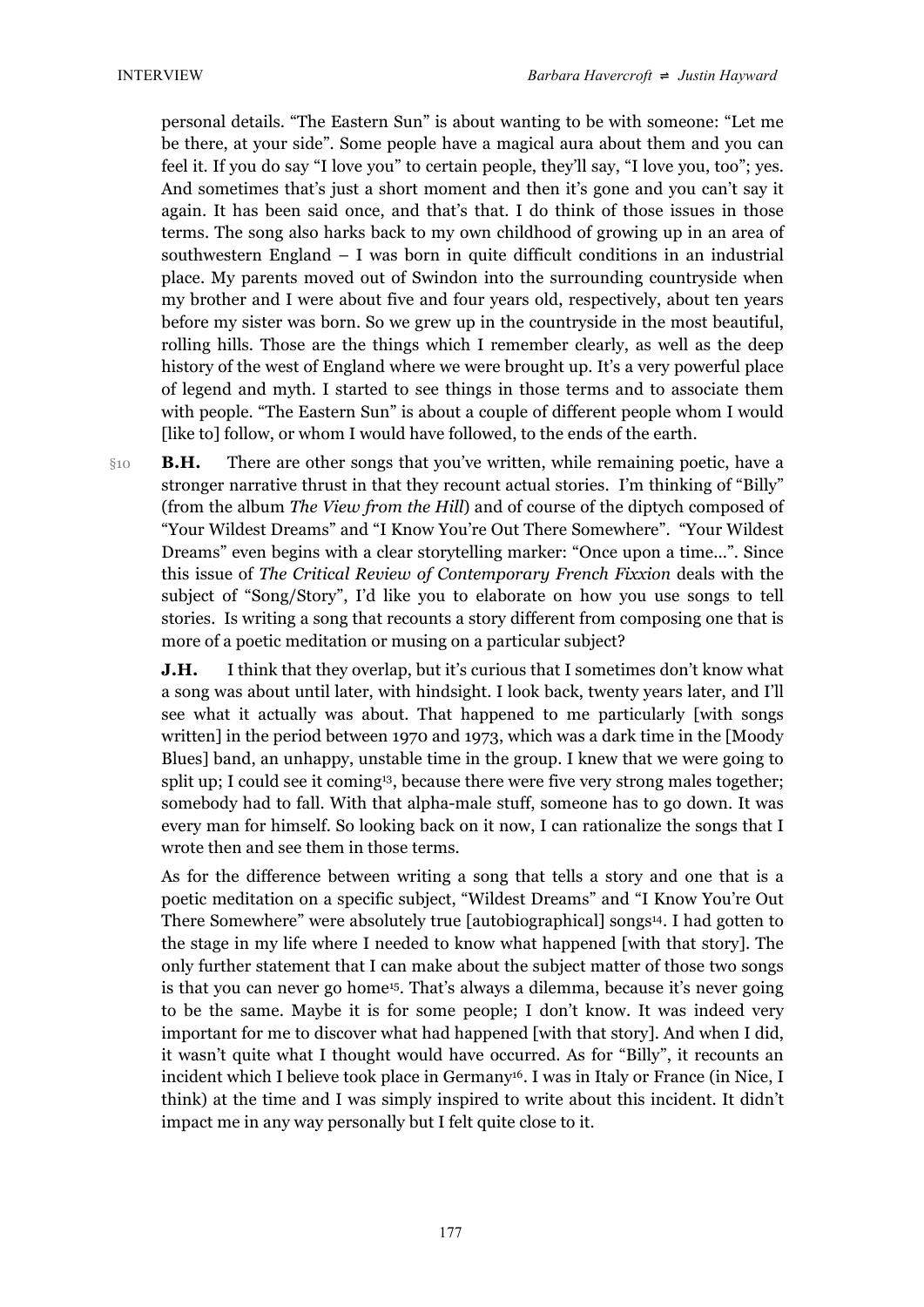§11 **B.H.** Justin, you are reputed to be an avid reader of contemporary literature, especially novels and poetry. Do the imaginary worlds of these fictional texts have any bearing on your musical compositions?

**J.H.** Yes, they certainly do, because what happens is that once I discover a writer, I then devour everything that he or she has ever written. Then I devour the biographies and autobiographies of these writers, or the diaries that they have written. You know, it's a relentless thing. When I've exhausted a writer ['s works], I feel really down and I wonder: how can there be anything better than this? When I was a child, it started with Enid Blyton's books<sup>17</sup>, even though I don't think that my father, who was a literature and English teacher, approved of her [novels]. But I found her mesmerizing. I read Blyton's "The Famous Five" when I was eight, nine or ten. It was just absolutely wonderful. Then I began disappearing into medieval writings, followed by books written in the second half of the nineteenth century, before delving into poets of the early twentieth century and into the art of that period. I also read poets like Keats and Shelley. I then got somewhat distracted from really "good literature". I became all psychedelic, reading the *Bhagavad Gita* and *The Tibetan Book of the Dead*. In the mid-sixties, I read *The Lord of the Rings* (Tolkien), after which I made a complete change and went through P.G. Wodehouse's books18. I spend so much time on the road that the "Englishness" of the forties, fifties, and sixties is something of which I need to be reminded, because I sometimes forget where on earth I am or *who* I am. And then I remember: oh yes, there's a reason for which I love the Anglican church, there's a reason why I love those wonderful works of art in those often outdated institutions; there's a reason why I love all of that. During the last few years, I've decided that I've had enough of male writers; the male fraternity, the male sex, was not satisfying me enough [*laughter*]. So I began reading all of the great female writers and have become completely enchanted with them.

§12 **B.H.** What about French literature? Do you read any of the classics of French literature or any contemporary French women writers?

**J.H.** I should have done and I'm certainly going to get around to it. Could you give me a suggestion of a current French woman author whom I should read?

**B.H.** Certainly; there are many of them who are excellent writers. Can you read in French?

**J.H.** Yes I could, but I'd struggle.

**B.H.** There are works available in translation by authors such as Annie Ernaux, Marguerite Duras, and Sylvie Germain, among others. I would suggest beginning with Annie Ernaux: *Les Années*, her recent masterpiece, is a wonderful text. It has not as yet been translated, but it will be. There are, however, many of her other texts that you can obtain in English translation, such as *Cleaned Out* (*Les armoires vides*), *Simple Passion* (*Passion simple*), and *A Frozen Woman* (*La femme gelée*).

§13 But returning to your work, Justin, I've noted that one of the recurrent images in your songs is that of the sea. Some examples include the "fleet of golden galleons on a crystal sea" (in "Are You Sitting Comfortably", co-written with Ray Thomas); "Like a ship on an uncharted sea" ("I Dreamed Last Night"); "I lie awake with the sound of the sea/Calling to me" ("Voices in the Sky"); "We'll walk beside the ocean hand in hand" ("No More Lies"); and of course, "the seashore of sleep" and the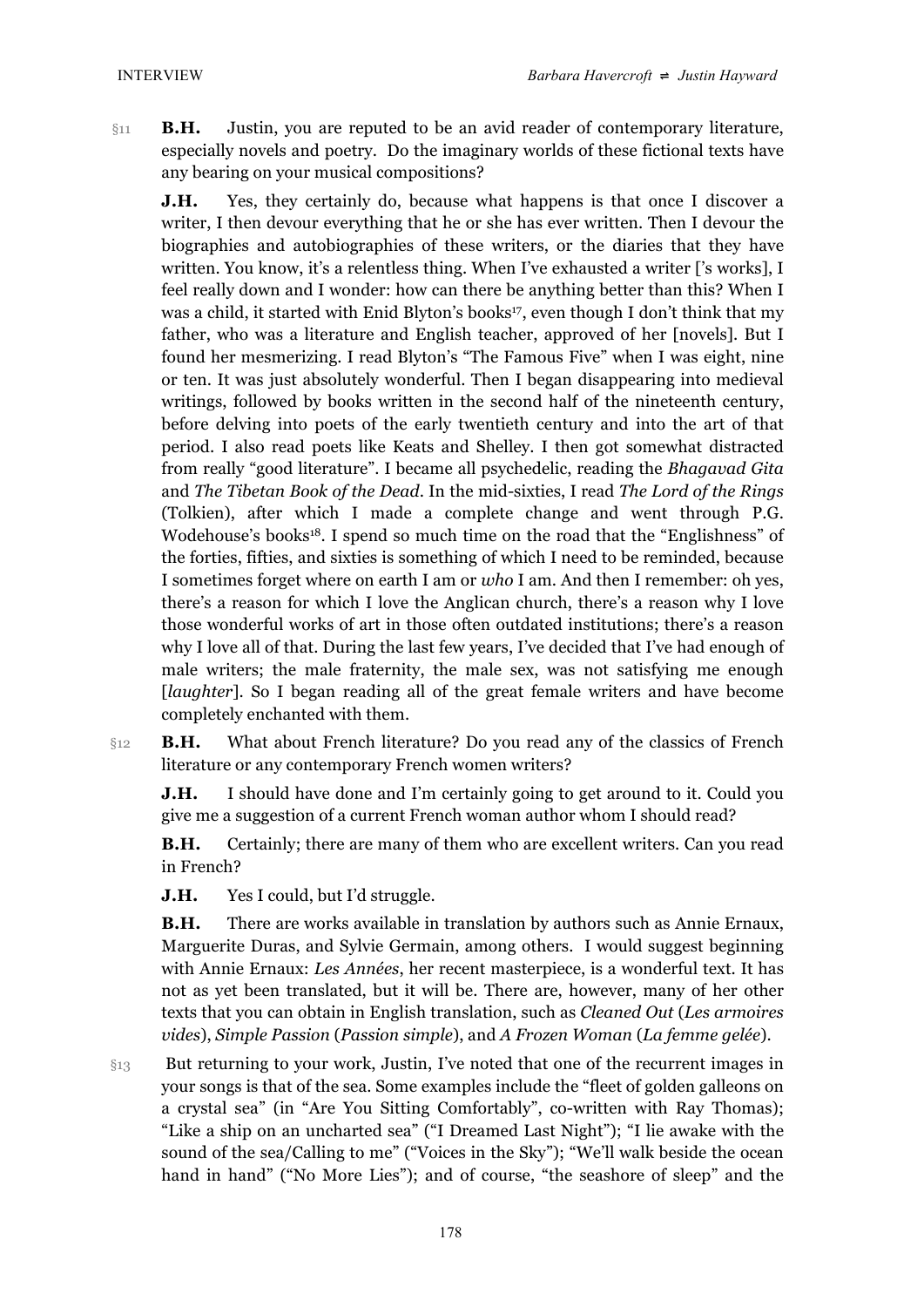"driftwood/On the shore" ("Driftwood")19. The sea seems to have different meanings in various songs. Could you discuss your use of the sea image, and its importance in your song-writing process? Is it a source of great inspiration for you?

**J.H.** I think that it's the most powerful force in nature, isn't it? I've gravitated towards it from the West Country [of England]. Now I find that I cannot live anywhere except by the sea, and I want a view of the sea. My daughter lives in quite a modern house which is in an amazing, rather wild position in Cornwall, and that's had quite an influence on me. I'm drawn towards it [the sea] and I have to walk by it. I've got a little boat and I can be on the sea now and then, but it still frightens me. I need just to know that the sea is there; it is such a great, living being. I feel that I must be close to it and to have something that great, a physical thing to respect, is quite interesting to have in your life.

**B.H.** Justin, I'd like to thank you most sincerely for taking the time to do this interview with me today. I've very much enjoyed speaking with you<sup>20</sup>.

**J.H.** Thank you very much, Barbara. My pleasure.

## **NOTES**

- <sup>1</sup> The Ivor Novello awards are presented annually by the British Academy of Songwriters, Composers and Authors (BASCA) and are sponsored by the Performing Rights Society for Music (PRS). A more detailed biography of Justin Hayward can be found on his website: http://www.justinhayward.com.
- <sup>2</sup> The Moody Blues, *Days of Future Passed*, with the London Festival Orchestra (conducted by Peter Knight), Decca Music Group Ltd. (originally released as Deram SML707), 1967. It was with this groundbreaking album that the second incarnation of the Moody Blues launched their original, ethereal, symphonic sound, combining rock and classical music influences, pushing the boundaries of popular music into previously unmapped territory. They were pioneers of what became known as "progressive rock" or "art rock".
- <sup>3</sup> *Salut les copains* actually began in 1959 as a very successful French radio program featuring pop music, broadcast each weekday for two hours on the French radio station Europe 1. The magazine of the same title was first launched in 1962. The Moody Blues performed "Nights in White Satin" on "Bouton rouge" in 1967: http://www.dailymotion.com/video/xptfwl\_the-moody-blues-nights-in-white-satin-rare-livebouton-rouge-1967\_music#.Ub0dbdiE6Ck.
- <sup>4</sup> Nick Hasted, "The Making of 'Nights in White Satin'", *Uncut*, no. 193, June 2013, p. 32.
- <sup>5</sup> The key lines of "C'est extra" that concern the Moody Blues are as follows: "Un moody blues qui chante la nuit/Comme un satin de blanc marié/Et dans le port de cette nuit/Une fille qui tangue et vient mouiller/C'est extra, c'est extra/C'est extra, c'est extra". Léo Ferré, "C'est extra", on his album *L'Été 68*, Barclay Records, 1969.
- <sup>6</sup> Eddie Barclay (born Édouard Ruault) was a French music producer who founded Barclay Records.
- <sup>7</sup> Patricia's French version of this song was entitled "Mes rêves de satin": http://www.youtube.com/ watch?v=m3d36UjzBcU.
- <sup>8</sup> Justin Hayward, "Troubadour", on his solo album *The View From The Hill*, CMC International Records, 1996.
- <sup>9</sup> The *canso* genre became distinguishable as such during what is known as the troubadours' classical period (1170-1220), when Bernart de Ventadorn became known as the master of this type of love song.
- <sup>10</sup> Justin Hayward, "I Dreamed Last Night" on the album (with John Lodge) entitled *Blue Jays*, Decca Records, 1975 (originally released as Threshold THS12); "Deep", on the Moody Blues' album *Sur la mer*, Polygram Records, 1988; "I Know You're Out There Somewhere", on the Moody Blues' album *Sur la mer*, *ibid*.; "Driftwood", on the Moody Blues' album *Octave*, Decca Music Group Ltd., 1978 (originally released as Decca TXS 129). In 2004, Justin Hayward released a DVD entitled *An Audience with Justin Hayward at the Rock and Roll Hall of Fame* (copyright Nightswood), which includes the following solo, acoustic performance of "I Dreamed Last Night", recorded at Bennett Studios: http://www.youtube. com/watch?v=F1PNfsEm39A.
- <sup>11</sup> Justin Hayward, *Spirits of the Western Sky*, Eagle Records, a division of Eagle Rock Entertainment Ltd., 2013.
- <sup>12</sup> Justin Hayward, "The Eastern Sun", on his solo album *Spirits of the Western Sky*, *op. cit*.